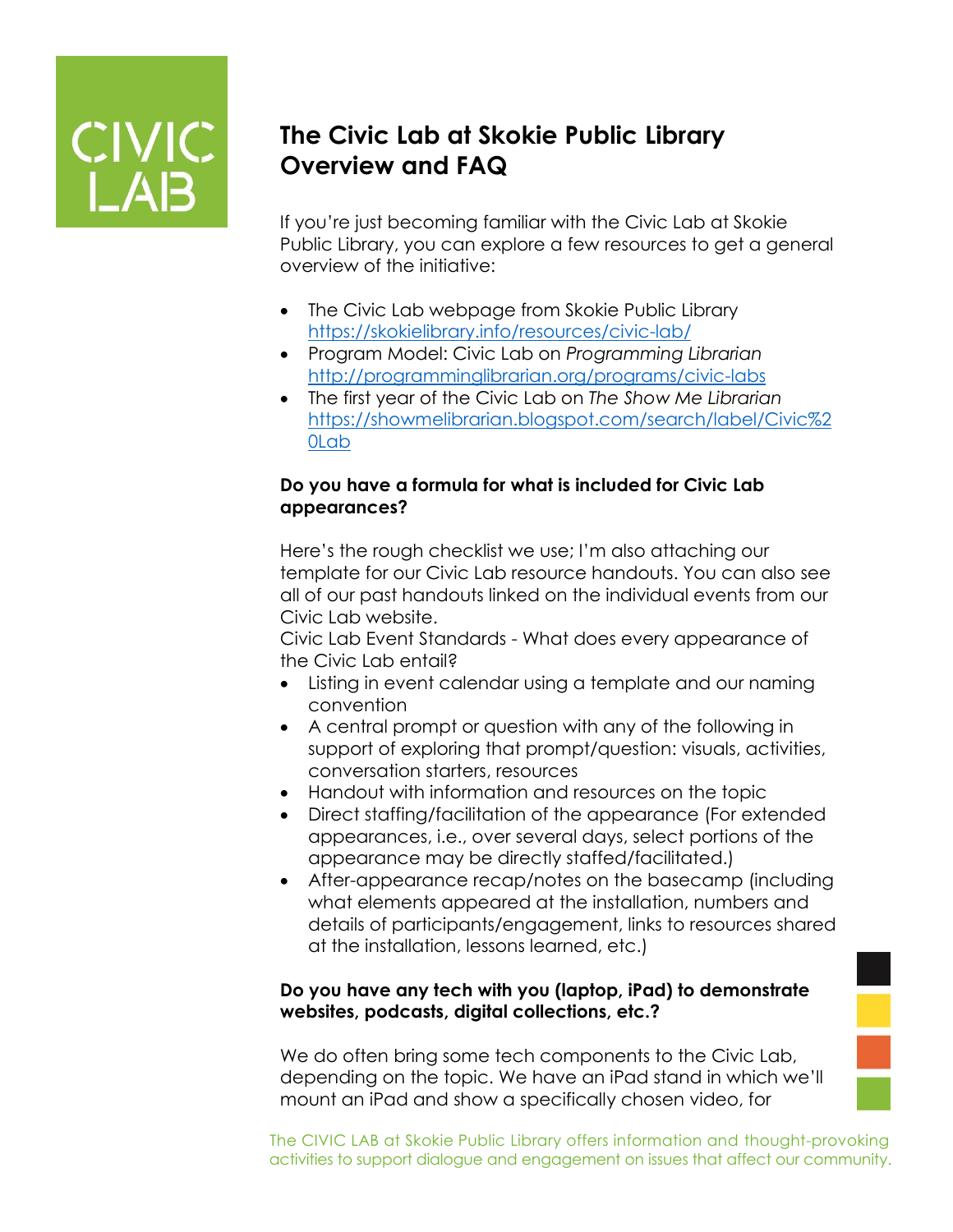instance, or we'll bring a laptop to the installation so that we can look up information alongside patrons in real time.

#### **What does the physical pop-up setup usually look like?**

We use some wooden crates that we can move and structure as we please, and those tend to form the structure of the Civic Lab pop-ups. We also have a standing banner branded with the Civic Lab for help identifying the pop-up. We've recently added some rolling white boards to our supplies, which we can use to encourage people to share information and thoughts on a larger space. We also typically have sticky notes for patrons to add comments and thoughts, as well as a laptop so we can do information seeking at the Civic Lab. After that, the topic of the Civic Lab and the activities we have planned will determine any other components we include, which might be materials for gamified components, a materials display, etc.

#### **Is there rationale for the days and times you pop up with the Civic Lab?**

Honestly, the first factor in scheduling Civic Lab pop-ups is the availability of the staff leading each pop-up—which definitely adds some constraints to when we're able to have pop-ups. Once staff schedules are taken into account, however, we then try to take into account busier times for the library (around programs, after school, etc.) as well as trying to have a variety of timing options so that patrons who visit at different times might have a chance of running into the Civic Lab. We try to avoid the first and last open hours of the day, too.

#### **Do you leave Civic Lab installations up beyond the time of the staffed pop-ups?**

We do not currently leave up any passive displays on any of our Civic Lab topics—rather, the installation is up for only the amount of time that it's directly facilitated. This is a choice because of the ways our library spaces are used and the fact that we don't have a great spot to leave the installation up without it becoming disruptive for other library activities.

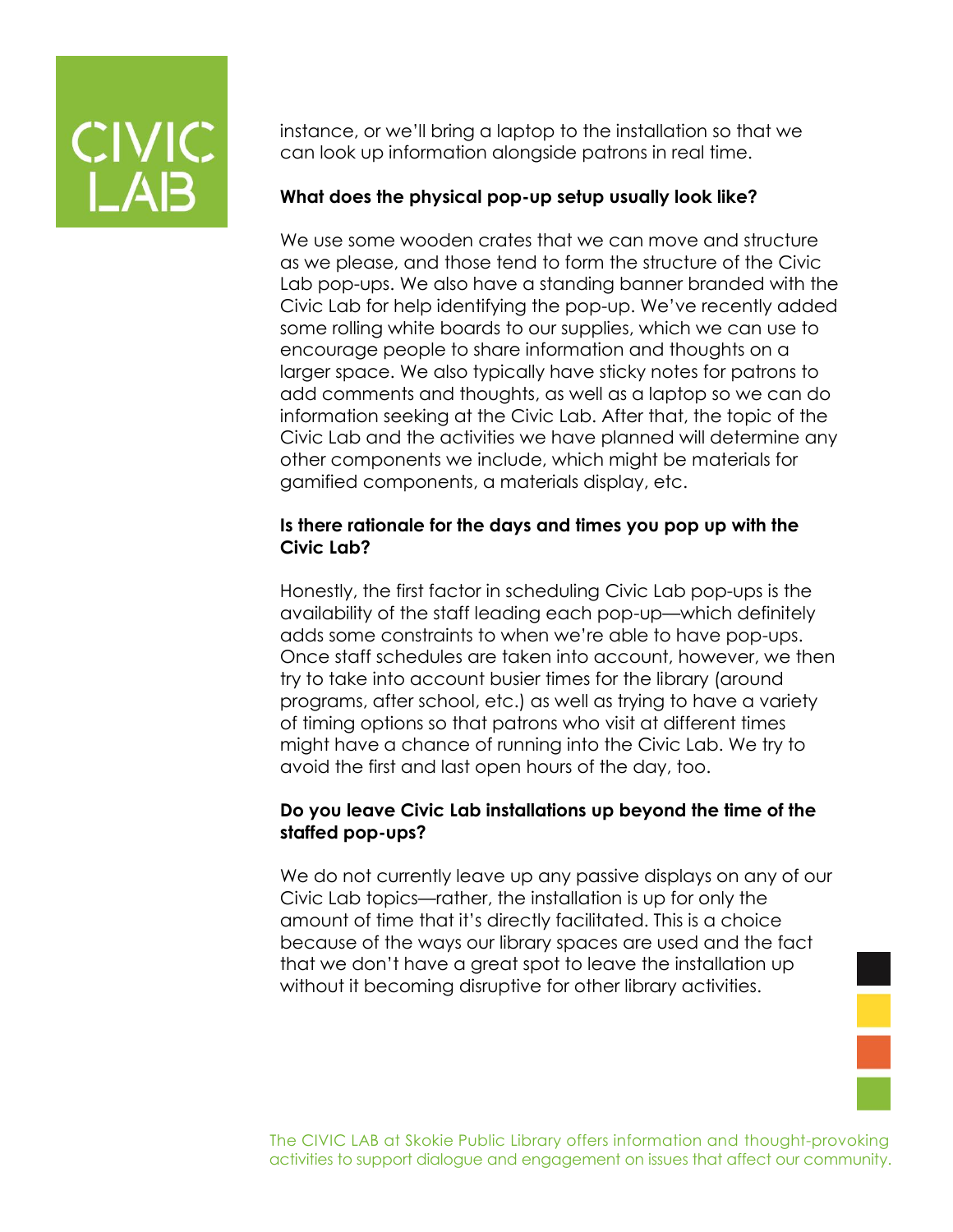

#### **Are news sources and articles vetted ahead of the pop-ups? Are copies provided for participants at pop-ups?**

When the staff member coordinating the Civic Lab around a particular topic is preparing their pop-up, one of the responsibilities involved is putting together the curated resource list handout. We strive to include a variety of types and formats of information on these handouts: key definitions, conversation starters or discussion questions, things to read, things to listen to, things to watch, etc. These handouts are very intentionally curated and annotated—any content that is shared on a handout is chosen by the Civic Lab team because it offers a credible perspective on the topic being explored. Our handouts do not function as "pro/con" lists of resources; rather, we strive to include many different perspectives and takes on the topic at hand so that participants can dive more deeply than the typical pro/con arguments or quick facts they might see on social media or on their news source of choice. You can see examples of our handouts linked from individual events on our Civic Lab webpage. We'll frequently have copies of key articles or resources available at the Civic Lab pop-ups, too.

#### **How do you create experiences that engage all ages?**

For us, this comes down to a few core tenets that we try to apply where relevant to engage all audiences.

For kids, we've found engagement is most successful when there are aspects of the pop-up that are fun. In many cases, this will translate to us including a gamified activity in the pop-up (as with Actually, She Did That, which had a matching game component).

For teens, engagement is most successful when the topic is personally relevant, so we'll try to make concrete connections to the community, lives of teens, etc., in how we're exploring the topic at hand.

For adults, the key to engagement seems to be that content is intellectually stimulating, at once allowing adults to share what they know about a topic and also to dive deeper in a way they hadn't seen before. This can mean displaying a variety of resources for browsing, asking questions that build a community information resource on a topic, and asking for opinions.

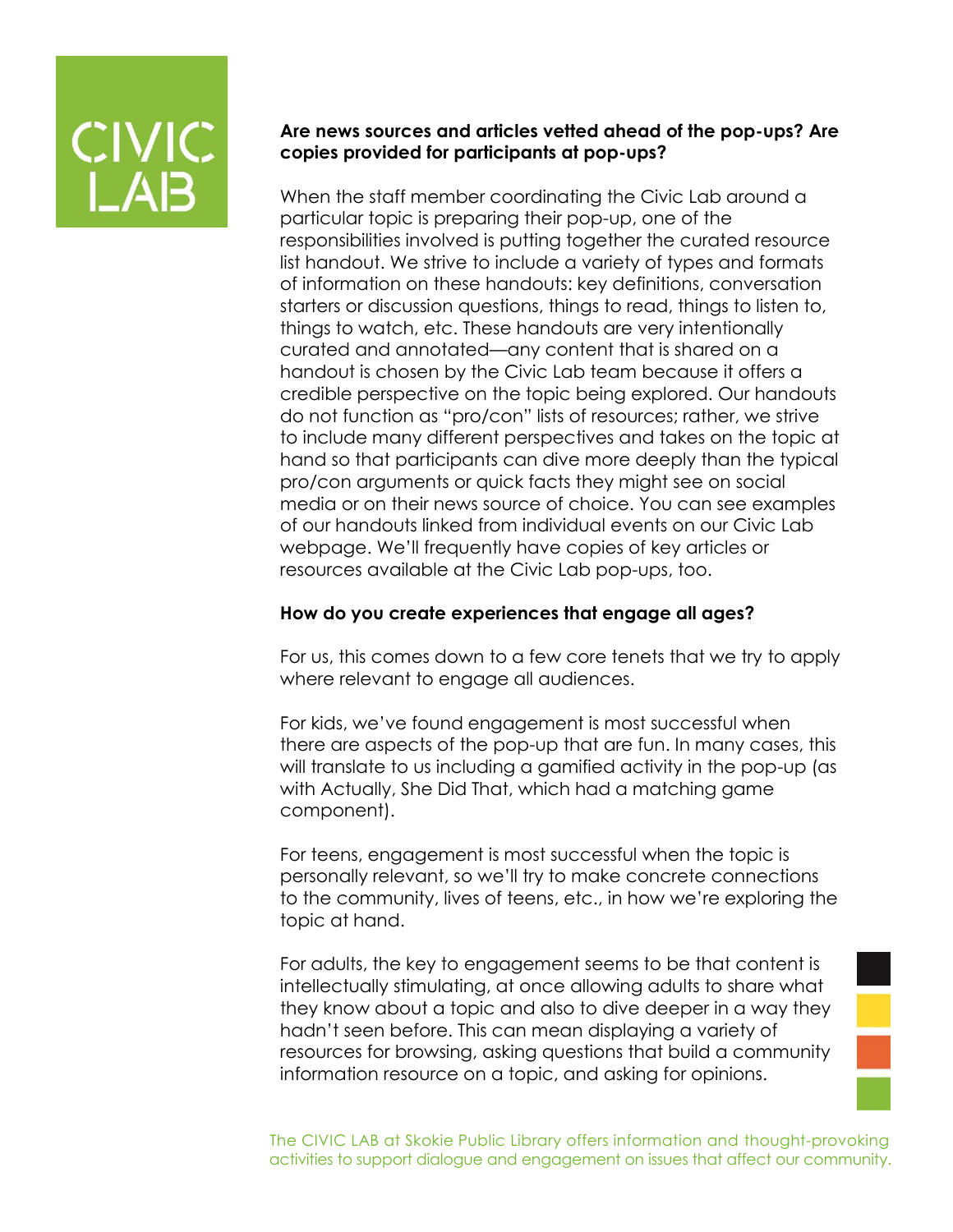#### **How long does it take to prepare to facilitate a topic?**

The time it takes to prepare a topic depends on both the topic and the staff person leading it. We stress a lot that the staff are not experts on the Civic Lab topic—rather, they are information experts, and in the same way that we approach topics at the reference desk on which we aren't experts, we are committed to having a baseline knowledge and then diving in to learn and discover more alongside the patron. That's the same for the Civic Lab, so most preparation is complete when the staff facilitating the topic has completed the handout of resources which essentially acts as the framework for the topic and ensures they have enough background info to get started.

#### **What ground rules do you use for Civic Lab pop-ups to ensure that conversations are productive and respectful?**

We don't specifically state ground rules for the Civic Lab, although they're certainly implied. At the core, our goal for the Civic Lab is exploring reputable information on a topic, ideally from lots of different vantage points. To that end, it's somewhat of a ground rule that a) we're going to look to the source of any information shared, and b) we're going to ask questions to get at deeper consideration of a topic at hand (rather than just continuing to hold previously-held viewpoints without considering others). It's also a core tenet of the Civic Lab that we are NOT trying to persuade patrons to come to a certain conclusion on a topic. We're operating under the premise that people can make the best decisions when informed, libraries are information experts, and so our end goal is to support patrons in considering all the information that they need in order to understand a topic and come to their own conclusions.

#### **How do you train staff to feel comfortable and confident leading Civic Lab pop-ups, especially on controversial topics?**

We work hard to frame this for staff who do the Civic Lab that this is similar to working an information desk—that is, they don't need to be an expert on the topic of the pop-up, but rather should be able to engage conversation around reputable resources and information. Staff will usually opt to lead a Civic Lab on a topic they know about or care about, so they do tend to have some baseline background knowledge, but the point of the Civic Lab conversations is more to help everyone explore lots of resources and viewpoints in order to ultimately make up

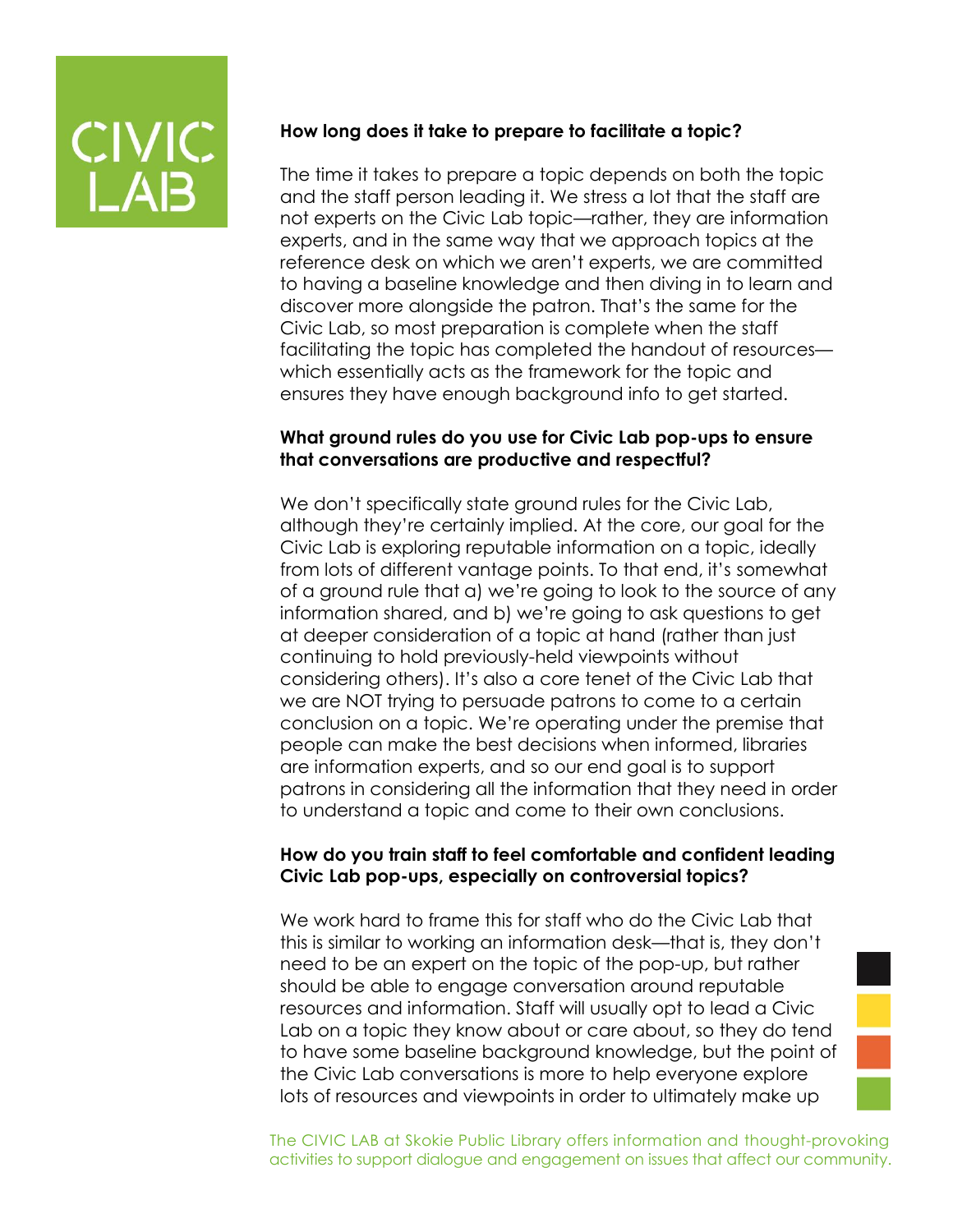their own minds. We've not had any of these get heated, and I would say that's in large part due to our philosophy: the goal of the Civic Lab is to connect patrons to information so that they can make informed decisions—not to get participants to think a certain way about any given topic. Since we're not trying to persuade anyone to agree or disagree with a particular take on an issue, we don't tend to have any arguments taking place, etc. For example, when we had a pop-up on Narratives of Gun Violence, the goal was not to get people to think a certain way about gun violence, gun rights, etc. Instead, the goal was to facilitate people considering lots of different viewpoints (rather than just the one they already agree with). Participants are guided in considering lots of reputable sources of information, and from that they form informed opinions and often talk about why they have the opinion they do. I guess all of this is to say that, even if the issue we're discussing feels controversial, we're not discussing it in a controversial manner. Our goal is for patrons to have access to and consider all the facts, and from there make up their minds. We're not asking questions that make people self-identify as being pro- or con- any one issue, but rather coming from a viewpoint of "What have you heard about X topic? Have you thought about it from Y perspective as well? Here are some resources to help do that."

#### **How did you train library staff in facilitating?**

Aside from mandatory all-staff customer service training, which specifically included sections on difficult conversations and conflict resolution, we haven't had any formal facilitation training for our staff who work in the Civic Lab. A lot of it has been learning as we go. As new staff members step up to lead Civic Lab pop-ups, we'll pair them with some veteran Civic Lab folks so that they can see pop-up facilitating in action. Some of the core pieces that we talk about (and put into practice in pop-ups) are strategies for responding to patron-shared information we know to be inaccurate or misleading ("That's interesting, I hadn't heard that before. Can you tell me where you got that information? Let's explore it."); strategies for redirecting patrons to the topic at hand when they go on a tangent; and equipping staff to feel like they can confidently seek out information as patrons ask questions (which is really just like doing live reference work). Most staff already have the facilitation skills necessary to successfully lead a Civic Lab popup, but they perhaps haven't thought about those skills in that way before.

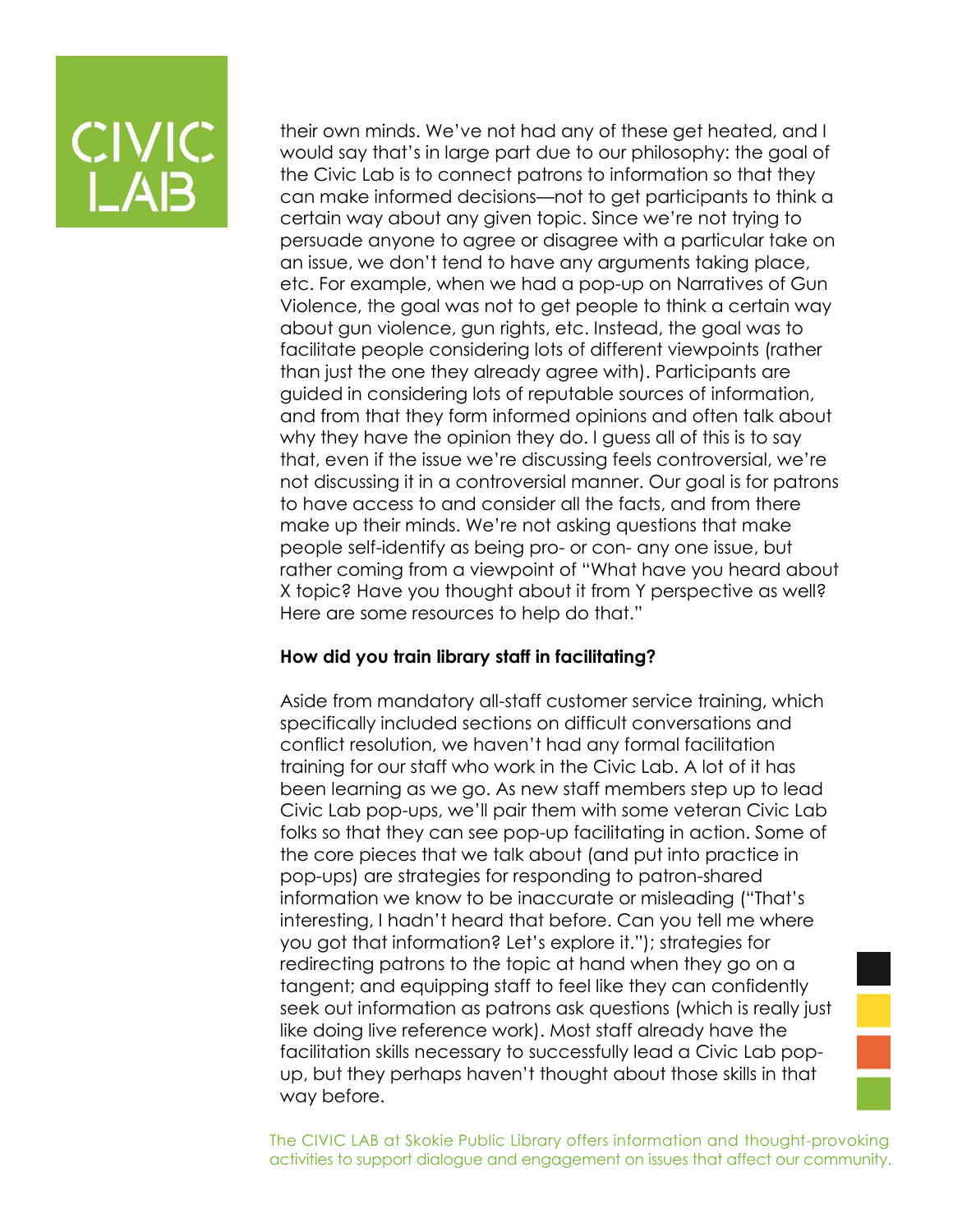#### **How do you ensure staff leading the Civic Lab are avoiding personal bias in how they frame a topic?**

When we develop a Civic Lab on a topic or issue, we very purposefully do NOT have a standard conclusion in mind. Rather, the interactions (always facilitated by at least one staff member) center around asking what a patron already knows about a topic, and then challenging them to consider other reputable resources. We emphasize to all staff involved in the Civic Lab that we're never trying to get participants to reach a particular conclusion—rather, we're trying to get participants to consider the fullest range of information so that they can be confident in their informed opinion, whatever that may be. Suffice it to say that participants don't all walk away from the Civic Lab sharing an opinion on an issue, or sharing (or even knowing) the opinion of a staff member. They do, however, have at least a slightly more nuanced understanding of some of the other ways of thinking about the issue at hand.

#### **Do staff leading Civic Lab pop-ups need to be experts in the pop-up topic?**

We work hard to frame this for staff who do the Civic Lab that this is similar to working an information desk—that is, they don't need to be an expert in the topic of the pop-up, but rather should be able to engage conversation around reputable resources and information. It is true that it's staff who are the ones choosing the topics for exploration; creating curated handouts of resources to help participants find various points of information on the topic; developing conversation questions; and facilitating discussion during the actual pop-up. Staff will usually opt to lead a Civic Lab on a topic they know about or care about, so they do tend to have some baseline background knowledge, but the point of the Civic Lab conversations is more to help everyone explore lots of resources and viewpoints in order to ultimately make up their own minds.

#### **Do you bring in content experts to facilitate Civic Lab conversations?**

Our Civic Lab is staff-run—as a rule of thumb, we don't bring in outside speakers to facilitate discussions, etc., except in special circumstances. For example, when we explored the topic of suicide, we felt it was important to bring in mental health experts from the community so that they could help to ensure the safety

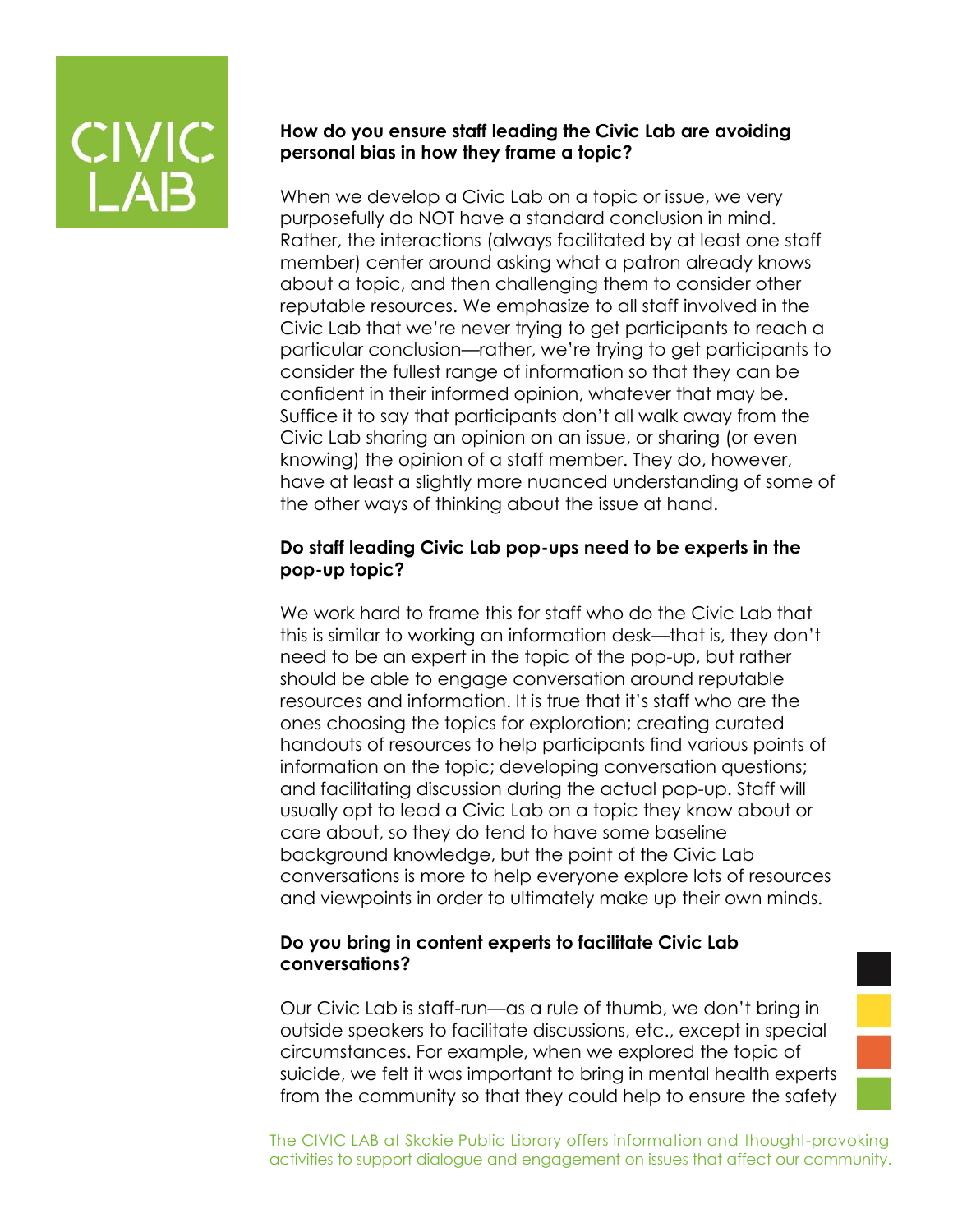of participants and the veracity of information. For most topics, however, the goal is to leverage librarian information expertise to help participants explore reputable resources and viewpoints on a topic in order to ultimately make up their own minds. That's not to say you couldn't go the outside expert route if it were best for your community or staff levels.

#### **Do participants approach the Civic Lab with an intent to argue or debate on political topics? What if someone shows up with the express purpose of upsetting the other attendees?**

We've been doing the Civic Lab for a while now, so many patrons are familiar with it as an information-centered initiative (rather than an issue-centered one). So we don't really get that many people coming up to participate who are ready to be combative around their own opinions on a topic, or anticipating that we're trying to convince them of a particular viewpoint. Rather, people see our Civic Lab branding and tend to be open to learning more about the topic at hand, in the process deepening their own understanding. We feel this works quite well for a staff-based initiative, since we are not issue experts, but rather information experts. In the event a participant insists on being combative rather than conversational, library staff will redirect that patron to another topic or another part of the library. If ever conversation veers toward the offensive, aggressive, or inappropriate, staff will remind the participant of the library's policies around appropriate library behavior.

#### **What if my administration/board/community is against the idea of exploring any topics that might be considered controversial?**

If you feel like you don't have the institutional or community support to jump into topics and issues that are often portrayed as controversial, don't forget that you can start with civic discussions that have an end goal of understanding how government works. We've done lots of Civic Lab pop-ups on topics like how bills become laws, what is the Supreme Court, what is the EPA, etc.—all topics that are important for people to know about. Again, since it's all based on information rather than personal feelings about issues or government departments, etc., it ends up being about developing a deeper understanding of how government, policy, and issues work.

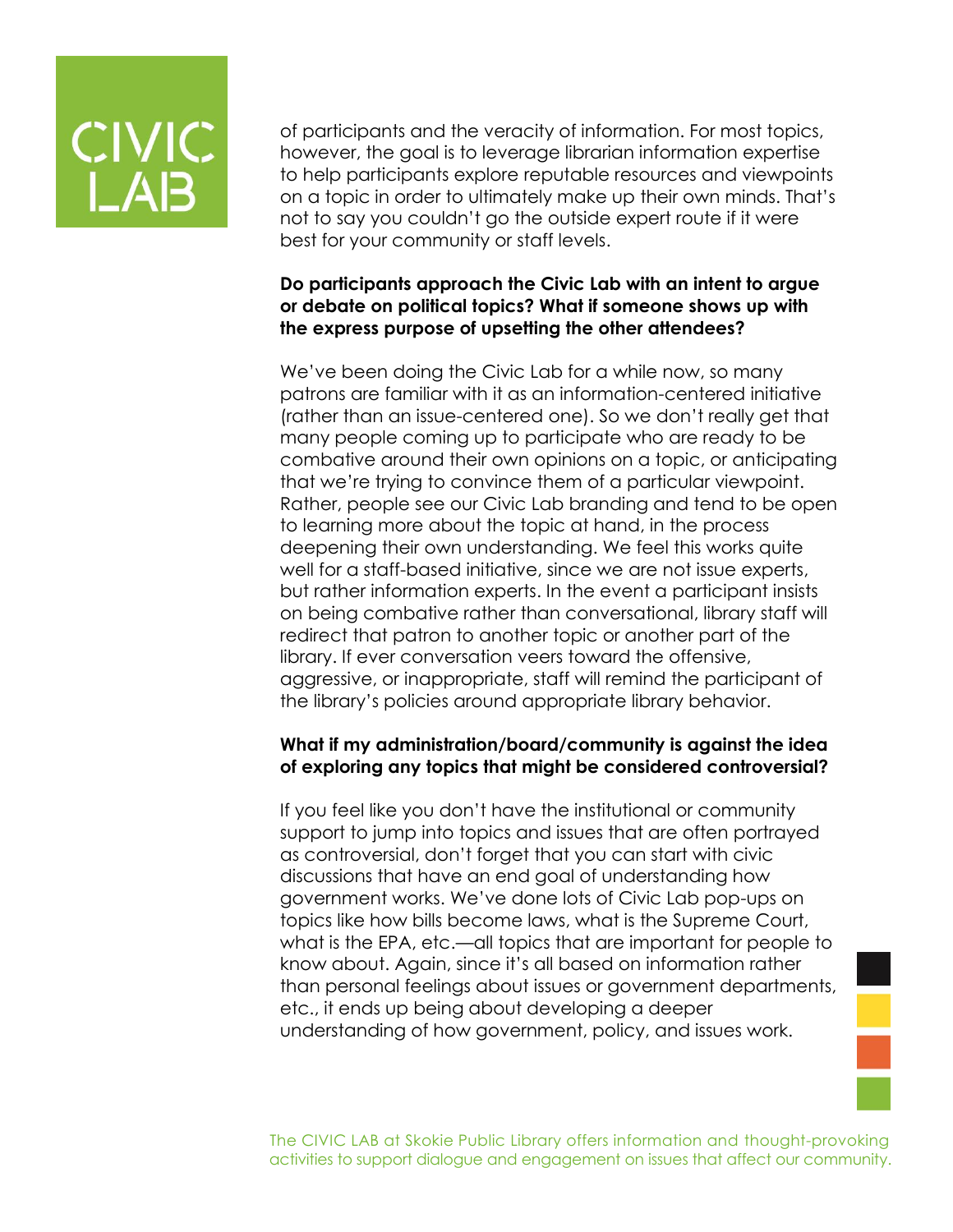

#### **Do you have any general words of wisdom for building experiences around civic engagement?**

- 1) Know your intent in offering civic events: for us, that's making sure all staff are 100% clear that the goal is good information, NOT reaching a specific conclusion on a topic. Being firmly rooted in the intent of the project can help staff troubleshoot potentially sticky situations.
- 2) Be willing to try different things: different set-ups, conversation questions, activities, etc. There are a myriad of ways in which civic engagement pop-ups can be successful, and we keep iterating new ones alongside reusing old standards.
- 3) Document all events you lead. There is tons to learn from each iteration.
- 4) Don't think you need to be an expert on a civic topic in order to do a pop-up on that topic. Remember, when the event is ultimately about information, what you need is to be an expert in information (which librarians already are). It's great to prepare for a pop-up by doing some research so you have a baseline of knowledge, but any deeper content learning can happen on the spot as questions arise.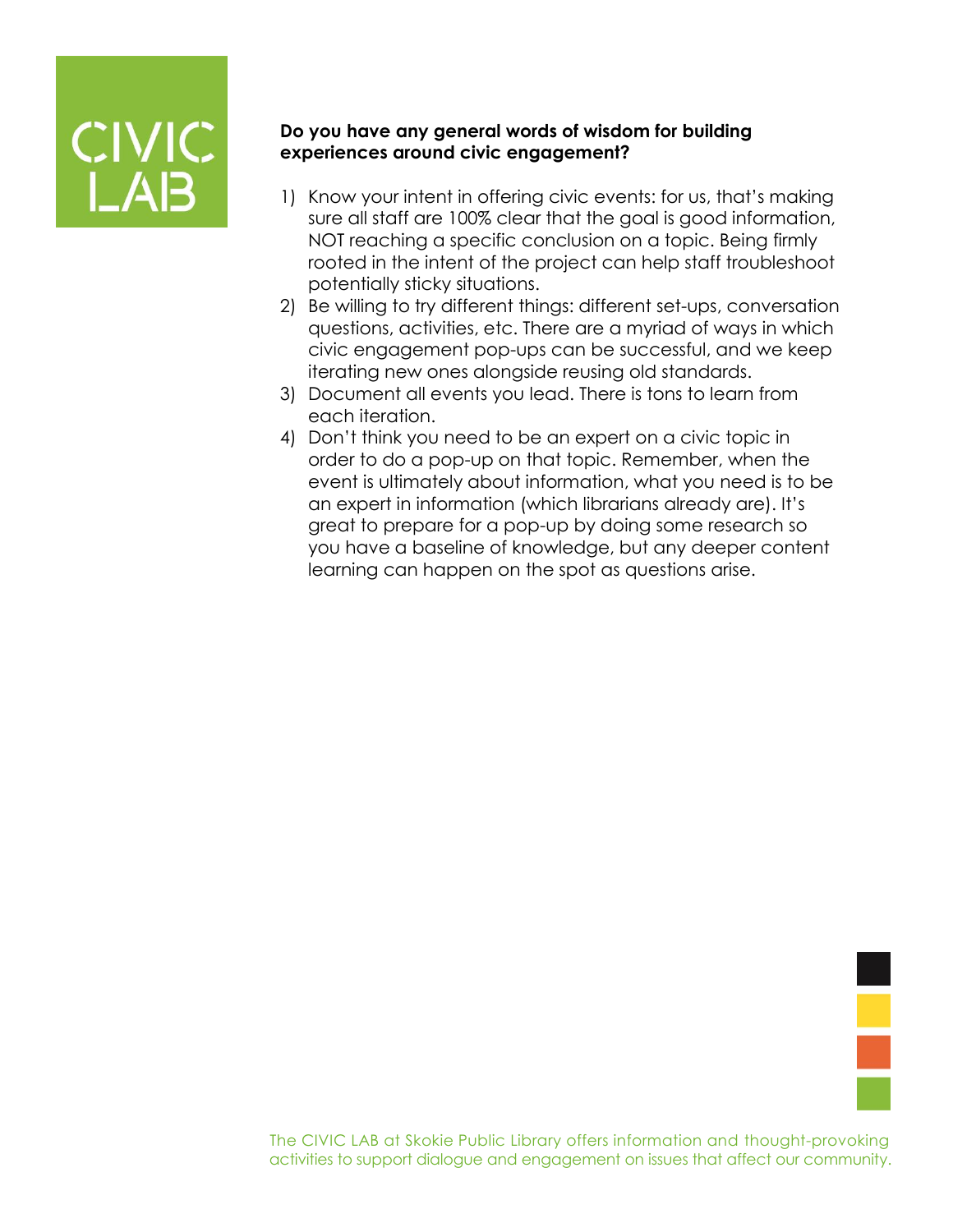

## **Go-To News Sources**

When you want to learn about a recent event or dive deeper into a news story, where you search is important. Use this handout get started on the right track. Library staff are always available to assist with your information needs.

## **A Few Tips for Information Seekers**

Regardless of the topic you're exploring, these tips will help you to be successful and confident as you read news coverage:

- 1. If the news story you're reading doesn't name any sources, that's a red flag that the information isn't verified and may not be credible.
- 2. If you read or hear news coverage that seems unbelievable, don't assume it's true until you find two additional independent, credible news sources that corroborate it.
- 3. Know that breaking news stories are incomplete and almost always include incorrect information. Continue to follow coverage over time to get the fullest, most accurate reporting.

## **Local and State News**

Are you curious about a local news story or something that has recently happened in the state? Start your search for local information by using local news sources. For Skokie, Chicagoland, and Illinois, great places to start include:

- *Chicago Sun-Times*  https://chicago.suntimes.com/
- *Chicago Tribune*  http://www.chicagotribune.com/
- WBEZ https://www.wbez.org/
- WGN http://wgntv.com/

### **National News**

If the news story you're interested in is of national importance, a news source that provides general and in-depth national coverage is your best first resource. Start your search for national information by using a not-for-profit news source such as:

- The Associated Press https://www.apnews.com/
- National Public Radio https://www.npr.org/
- ProPublica https://www.propublica.org/

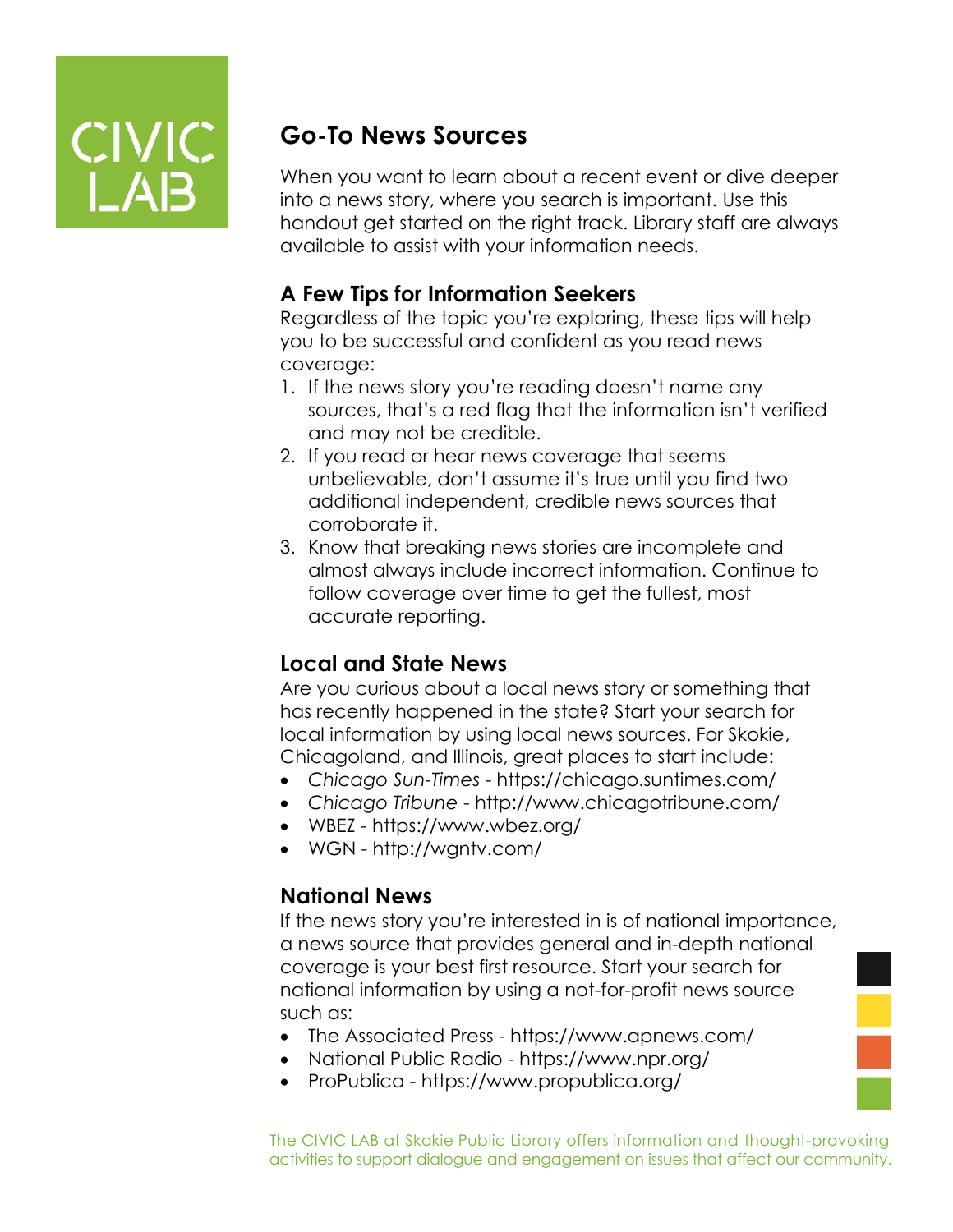

### **International News**

If you're looking for information on a story happening internationally, start first with a news source that is local to the story. For example, if you want to learn more about something happening in Europe, start with a European newspaper. General news sources for international coverage include:

- *Al Jazeera* https://www.aljazeera.com/
- *The Economist* https://www.economist.com/
- Reuters https://www.reuters.com/

### **Business and Economic News**

When you're looking for credible information on a story related to business and the economy, it's best to start with a resource that specializes in business reporting. Go-to resources include:

- Bloomberg https://www.bloomberg.com/
- *Financial Times* https://www.ft.com/
- *The Wall Street Journal* https://www.wsj.com/

### **Government and Political News**

It's not always easy to find unbiased political coverage; many of the most commonly used newspapers, television channels, and radio programs offer coverage from a particular political perspective, not an objective one. If you're looking for information on U.S. politics, the best first sources are those that provide objective reporting and analysis, including:

- *The Congressional Record* https://www.congress.gov/congressional-record
- *Foreign Affairs*  https://www.foreignaffairs.com/
- NPR Politics Podcast https://goo.gl/7TxjXJ

### **Science and Health News**

If you're looking for details on scientific discoveries and health news, as well as analysis of scientific studies and their implications, the best first sources will be those that cite specific research and consult subject matter experts. General sources for scientific coverage include:

- *Nature*  https://www.nature.com/nature/
- Science*Daily*  https://www.sciencedaily.com/
- *Science News*  https://www.sciencenews.org/